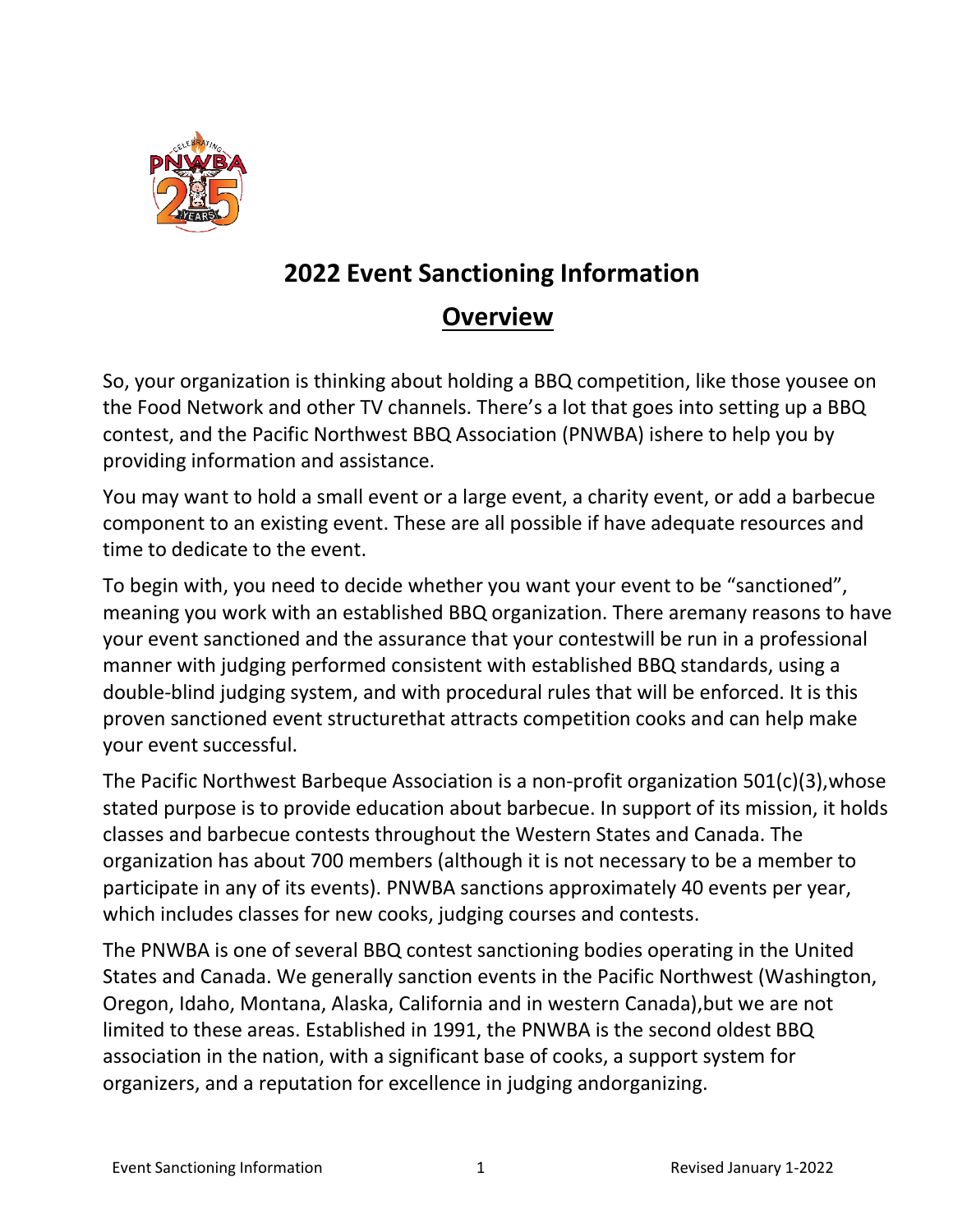Our members have participated and judged in many national events such as the Jack Daniels World Invitational, The American Royal and the Great American BBQcontests. Our cooks have had great success winning awards at these events.

To sanction an event with the PNWBA, follow the 4 steps below:

- 1. **Read this document** and the sanctioning application very carefully. There are many considerations and specific requirements for eventssanctioned by the PNWBA
- 2. **Consider dates** that will work for you before contacting us. Look at a calendar and select several options. There are many existing annual events that are given priority. If there are multiple events requested forthe same weekend, it is not practical to schedule BBQ events that conflict geographically as there are a finite number of competition teams that will compete each weekend.
- 3. **Call or email us with questions.** Contact the PNWBA Events Coordinator at [events@pnwba.com.](mailto:events@pnwba.com) It is better to discuss the event before dedicating too much time or money if it is not going to be possible to sanction.
- 4. **Complete the sanctioning application** and mail it, with the **\$100application fee**, to the PNWBA. The application fee can be paid for on our website. Please also email a copy to [events@pnwba.com](mailto:events@pnwba.com) and [treasurer@pnwba.com.](mailto:treasurer@pnwba.com)

# **Event Planning – Getting your ducks in a row**

To put on a BBQ event, certain things are needed, and some decisions must bemade.

### **TYPE OF EVENT**

Decide if you are having a one-day or two-day cook-off.

One Day - Event begins around 5:30 AM (load in) and the event is usually over around 5:00 PM. Competition typically consists of a pork item (typically ribs), chicken, and beef item such as tri-tip. An additional small side category is often included such as burger, steak, sausage. These are very popular with teams starting out and teams looking for a change to the two-day competition.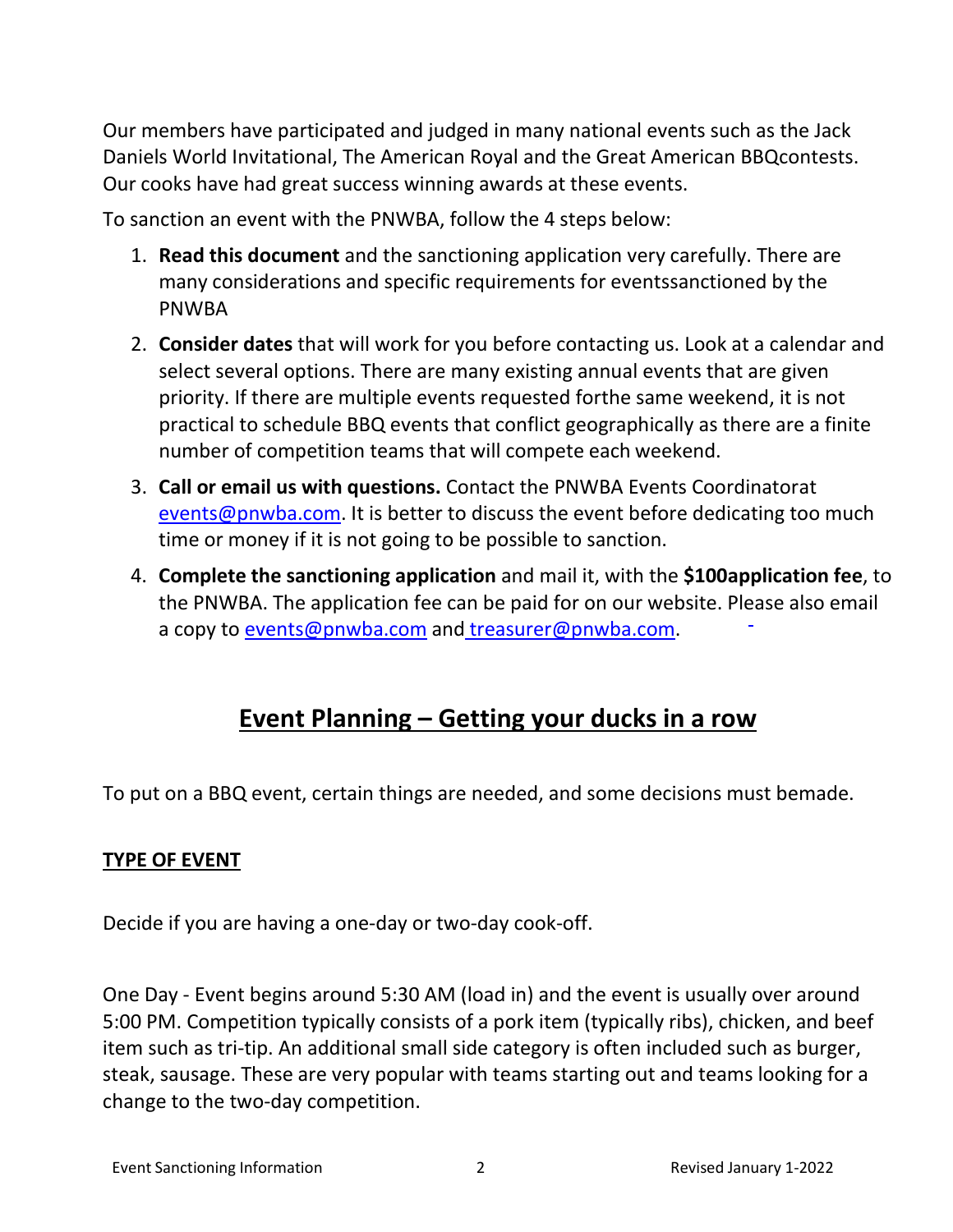Two Day Standard - These are the main competitions, featuring pork, brisket, chicken, and ribs. They require the teams arrive the day prior to judging so they can cook throughout the night. These events can often have extra categories on the 1st day – while the main meat categories are turned in on day 2. If the event gets enough teams to participate, it becomes a qualifier for national and international events (15 in the first year of the event and 25 for the second and subsequent years of the event).

### **PRIZE MONEY**

The Pacific Northwest BBQ Association does not procure prize money for events. You must have a guaranteed source and that amount must be guaranteed in writing 70 days prior to the event for us to proceed with scheduling and advertising the event. The PNWBA will not continue to sanction the event without this prize money guarantee. We will also not schedule an event that is delinquent in any funds owed to the PNWBA from a previous event.

Prize money at a standard full two-day event ranges from \$3,500 to \$35,000 with the current average settling at about \$7,500. This total prize pool pays out each of the four main categories to at least 8th place, plus Reserve Grand Champion and Grand Champion prizes. For competitions having more than 30 teams there is also a Reserve Champion prize (3rd place overall). Sample payout schedules can be provided upon request.

### **ON-SITE EVENT NECESSITIES**

The following facilities/services **MUST** be provided by the venue/organizer…

- Ash disposal (with covers)
- Garbage disposal
- Grease collection
- Grey water disposal
- Restrooms (or portable toilets) appropriate to the number of teams andattendees of the event. If portable toilets are used, you must provide hand wash facilities (with pumped or running water).
- Running water (for hand wash stations and dishwashing)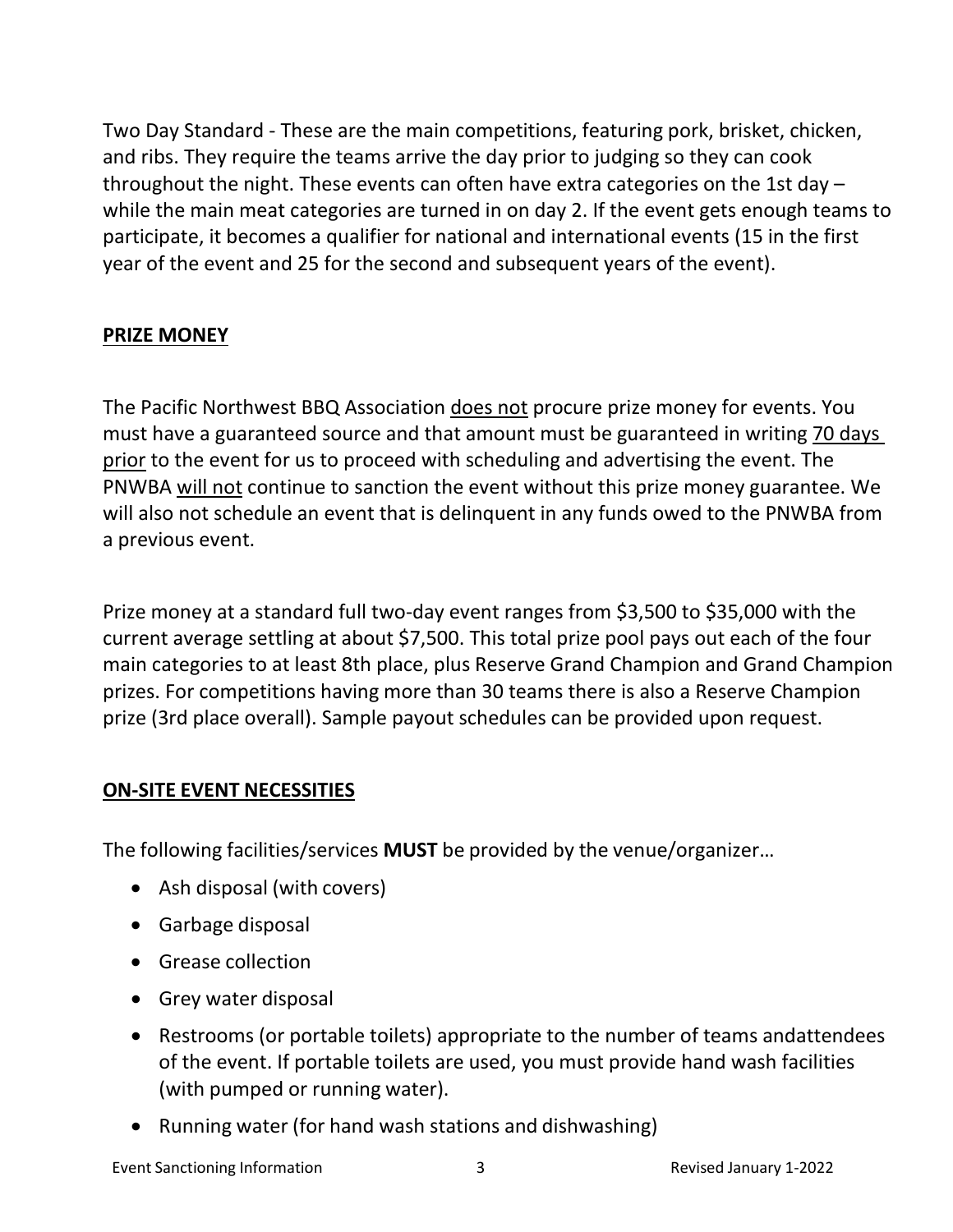- Security for overnight events
- Covered judging area with power, tables, chairs, and restroom access(preferably indoors. If outdoors the cover should provide "walls" to offer a limited wind break and limit the view of the cooking area.)

The following facilities/services should be **strongly** considered…

- Power, required for some pits and for night lighting (if power is not provided the venue must allow teams to use small portable generators.Note: lack of power will limit team participation.)
- Provision of ice, either free or delivered at reasonable cost.
- Parking for trucks, cars and trailers that are not part of the team set-up(for cooks and judges)
- Space for RV's either onsite or near the event (closer to the contest isthe best). Some events allow RVs in the cooking venue.
- Gift bags with goodies for teams and judges.

We ask reasonable accommodation for those team members and judges withmedical or ADA needs. This might include electrical hook-ups and nearby RV parking.

### **PNWBA PROMOTION AND MARKETING**

If requested by the PNWBA, it is *required* that a 10' x 10' space be made availablefor the PNWBA to set up an information booth to provide information about barbecue and to sell PNWBA promotional materials.

Cross marketing for the event is required to use the official PNWBA logo on all contest materials, including but not limited to; promotional items, website, all electronic media, advertisements, banners, signage, shirts and all other contest materials. The event logo will be used on PNWBA promotions andcommunications.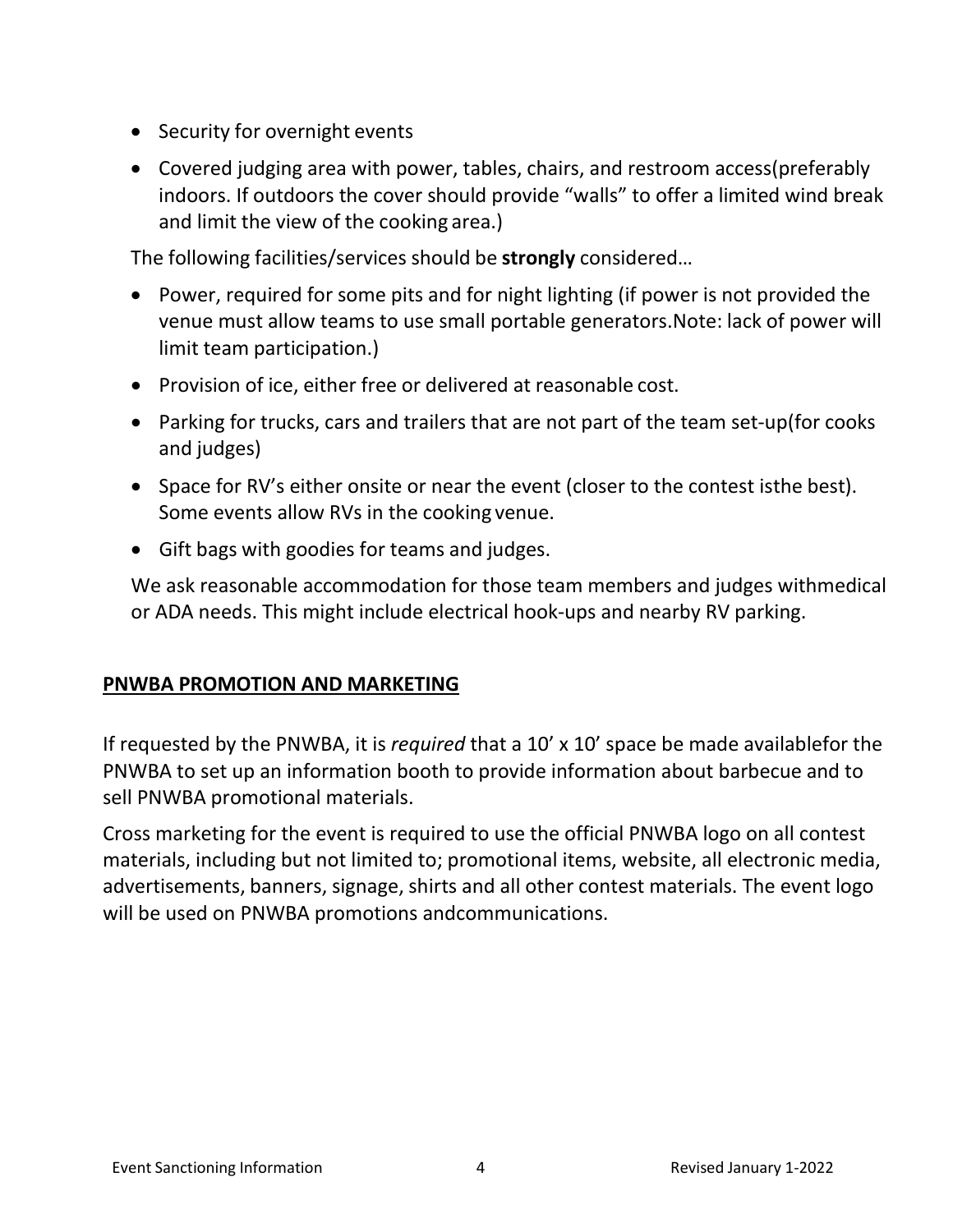### **LOCATION**

Do you have a venue large enough to set up a barbecue competition? On top ofwhatever other activities happening as part of your event, a barbecuecompetition needs:

**TEAMS' SPACE –** Each team must have set-up space measuring a minimum 20 feet by 20 feet. More space is required for some teams using larger trailer pits or those cooking out of a large equipment trailer.

**JUDGING AND MEETING AREA –** This requires a space *with power*, tables (8 ft), chairs and garbage cans. This may be either indoors or outdoors with a sturdy tent. The tent must have some way to block viewing of turn-ins from the judges (some sort of side or smaller tent). The size of the area needed is based on the number of teams attending your event. For an event that has 12 teams, the judging space needs to be at least 20' x 20'. Larger events need more judges and judging space. The judging area should not be so far away from the teams as to create a burden for teams to turn in entries. If this area is outside, it should not be right next to the cooks as smoke in the judging area interferes with accurate judging. In addition, the judging area should be away from any stage or speakers (loud area) as judges need to be able to hear instructions. The venue should contact the assigned Head Judge to discuss judging area requirements.

*IMPORTANT: When planning space, consider the fire access lanes that may berequired when getting the fire permit.*

### **PERMITS**

You are responsible for researching which permits are required for your event and any ancillary events. And for procuring those permits, inspections or similar, at your own cost. This may include, but is not limited to, fire permits, event permits, Health Department permits, park usage, fire extinguisher inspection, Council use approval and similar.

A copy of the Fire Permit must be provided to the PNWBA. (Note: each team is required to have a 2A 40BC or 3A 40 BC fire extinguisher per PNWBA cook's rules)

If you would like the teams to sample food to the public at your event, you must obtain any permits from Health Department. We can help answer any questions the Health Department may have about how the event works and team requirements.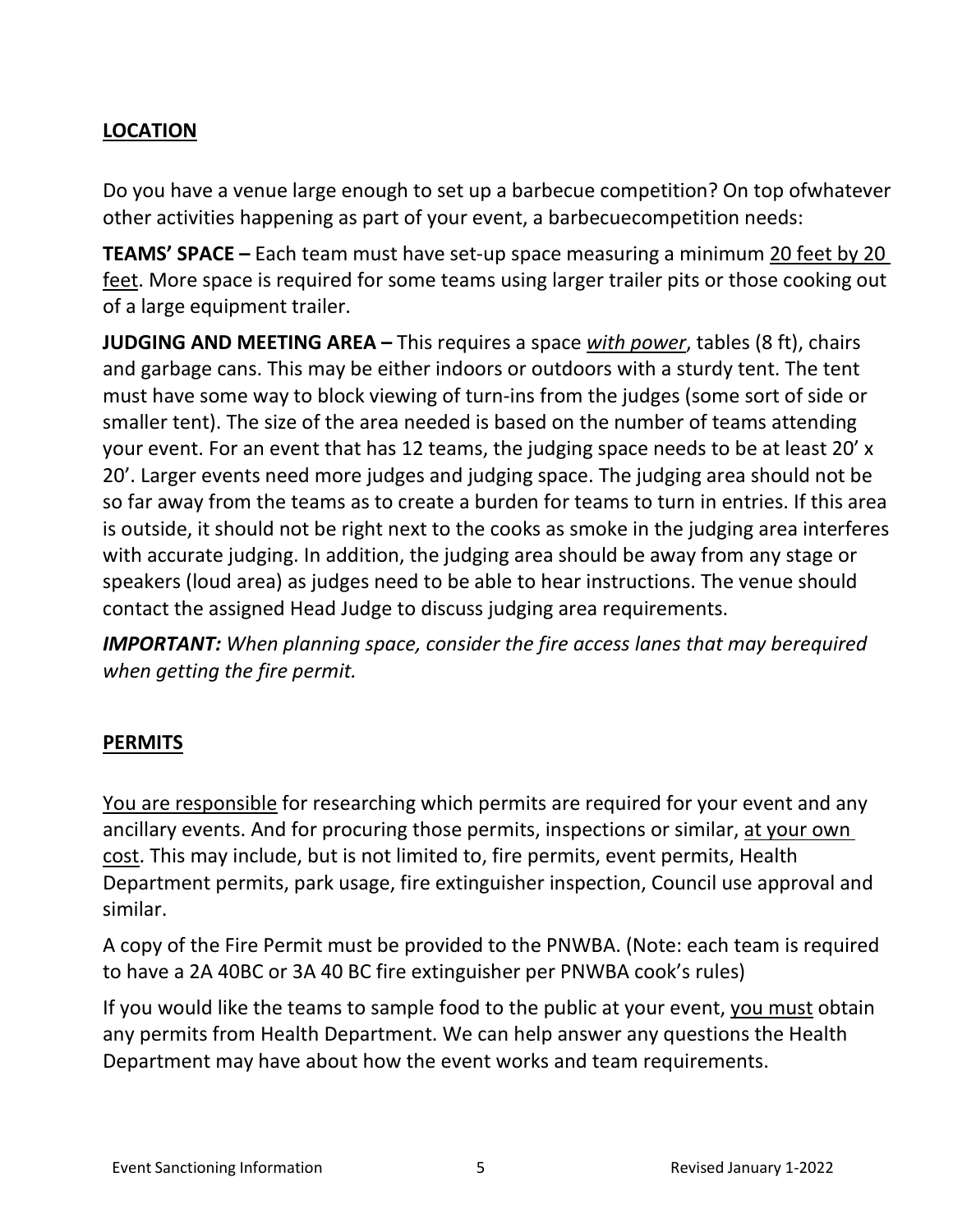### **EVENT INSURANCE**

The Pacific Northwest BBQ Association must be covered by event insurance for your event and named on the certificate. You are responsible for obtaining event insurance that covers the PNWBA and what is required by local jurisdictions, location or as desired by the organizer. Event insurance is not provided by the PNWBA.

### **REGISTRATION**

The PNWBA will handle the event registration process for the teams and judges.Teams will register for the event through the PNWBA website and pay all registration fees through the PNWBA website. If an organizer gets any direct payments in error for an event, they must be provided to the PNWBA two weeks prior to the event along with the prize money payment.

### **PUBLIC FOOD/TASTING**

Although the barbecue competition meats are prepared for the judges, there are instances where leftover food may be made available to the public. This is dependent on several factors such as the requirements of the local Health Department, the nature and size of the event. (Reminder -- Venue is responsible for getting any Health Department permits needed.)

The ultimate decision on whether to participate in the sampling is up to the individual teams, and no guarantee can be made on the participation levels forsampling.

### *Public food/tasting options*

- Competition leftovers cut into small bites and offered for people to taste*. Helps to build interest and good will with event visitors.*
- Competition leftovers and extra cooked meat offered for sale by cooks*Helps cooks offset the cost of competing and travelling to remote eventlocations.* Competition leftovers and extra cooked meat (extra meat is sometimesprovided by organizer), offered for sale by cooks, using scrip sold by a charity (or venue) that keeps a portion of the money taken in.

*Raises money for the charity, helps cooks offset the cost of competing (entry fee, meat, travel).*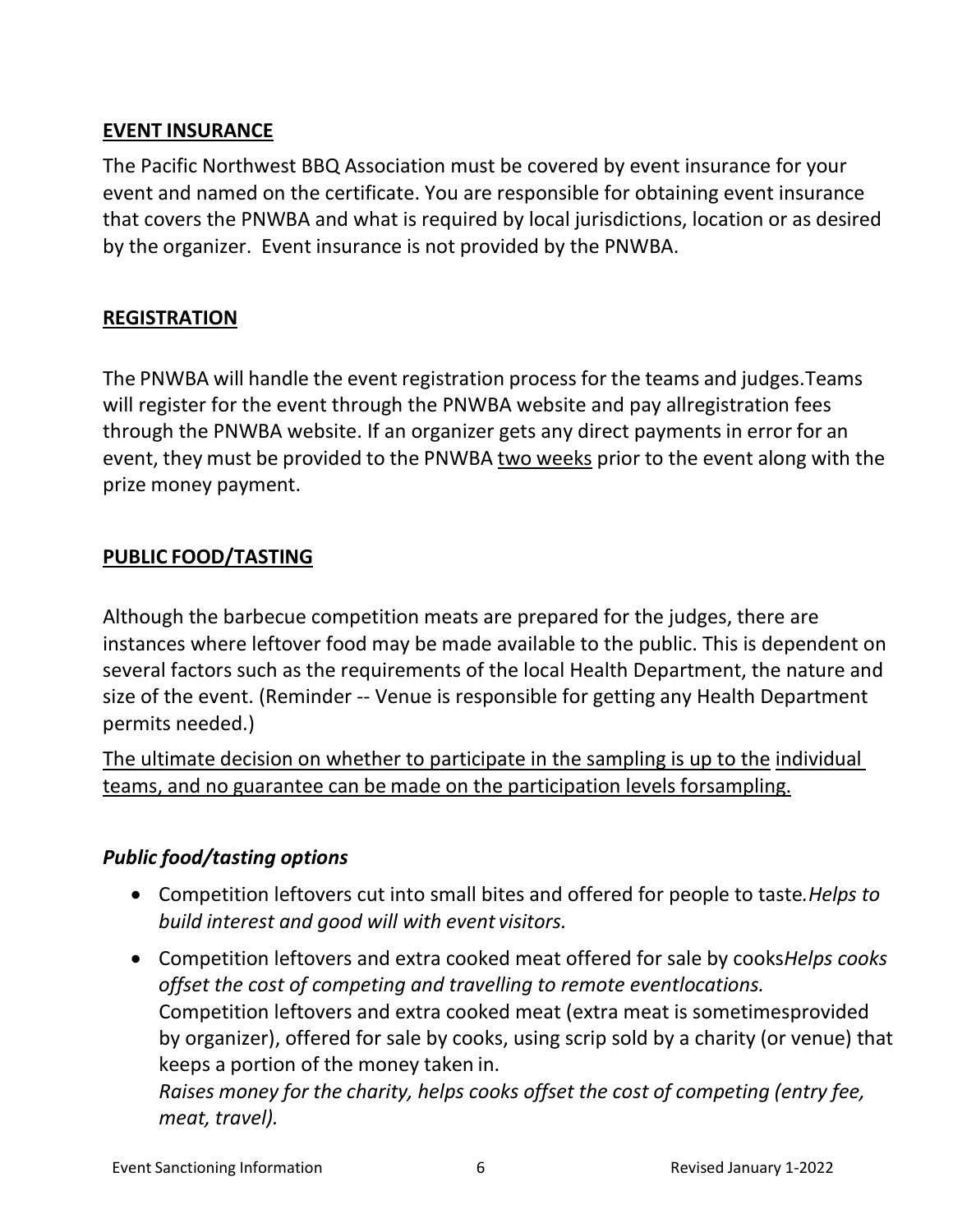• Organizer provides meats to teams who cook it and give it back, to be soldby charity.

*Food sales raise money for charity.*

Sometimes a People's Choice competition is held in conjunction with the publictasting options listed above, adding another element of competition and enhanced public involvement.

If interested in tasting or people's choice, please discuss plans with board rep. / member rep. as soon as you can. They need to inform teams as early as possible.

The requirements of local Health Departments vary widely regarding food serviceto the public. (Allowed, not allowed, permits required, etc.) YOU must explore therules well in advance of planning your event.

### **ANCILLARY EVENTS**

Depending on your situation, other barbecue events may be of interest to you.

- Extra Categories Usually held on the first day of a two-day event this competition gives cooks an opportunity to compete in non-traditional barbecuecontests like burger, steak, chili, Dutch oven, desserts, pizza, finger foods, seafood, salmon, and similar. This is a good opportunity to highlight sponsors products (product can be donated for use in contest, sponsors can judge).
- Whole Hog Although uncommon in the Pacific Northwest, this is a popular classof barbecue competition in other areas of the country but brings a lot of interestto cooks. This would offer a different and interesting dimension at the right event.
- Cooking Class The PNWBA teaches beginner Pit Master classes and demo type cooking classes. One could be held prior to your scheduled event. This may draw interested cooks into competition and increase participation in remote locations.
- Judging Class Instruction on PNWBA methods of judging barbecue may be held prior to your scheduled event. This creates a pool of qualified judges where few or none may exist, and generally raises public interest.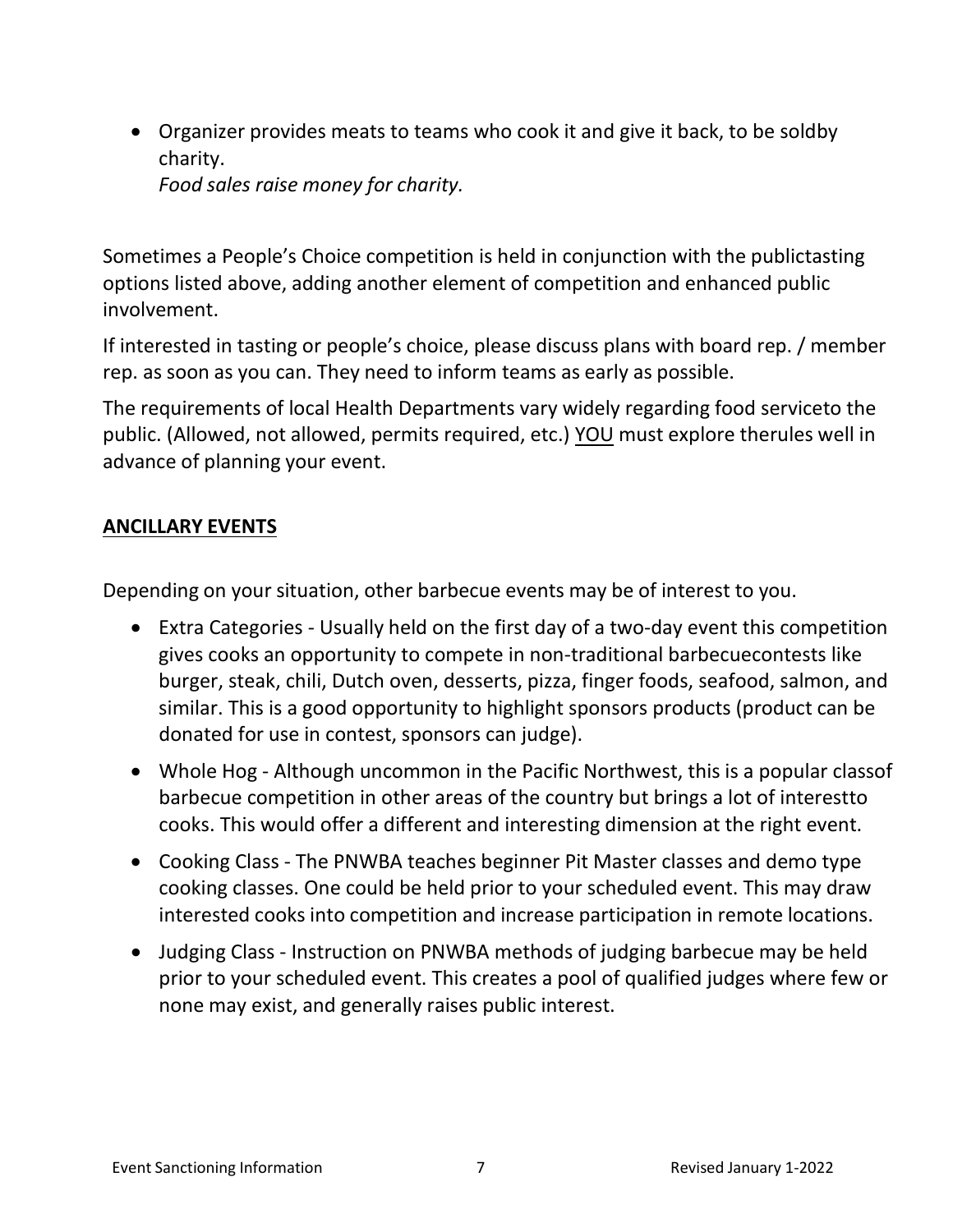### **OPTIMIZING YOUR EVENT**

It should be understood that the cooking teams generally cook about \$500+ worth of meat, pay an entry fee, buy wood, sauces, rubs, fuel to travel to the event, and more often than not stay in a hotel one or two nights. It's a major expense for a team to come and compete, often totaling over a thousand dollars.

With so many competitions available to choose from now, it is necessary to consider how you want to appeal to the potential teams. This may include goodprize money, subsidized entry fees, or taking part in a great "feel good" event.

From PNWBA member discussion forums we would like to share comments made by teams for your consideration.

What are the top 6 reasons for choosing a particular barbecue competition?

- Distance... how close is it to home?
- Event Date.. how does it fit in a busy calendar?
- Entry Fee…how much it cost to enter?
- Reputation… family friendly, organizers take care of the teams?
- Pay-Outs … prize money (comparable to entry fees)?
- Location…easy access, level sites, grass versus asphalt?What are the main amenities you look for in a competition?
- Water…delivered or close proximity to site.
- Power…clean, reliable, and close proximity to site.
- Ice…available on site or delivered (free or reasonable cost)
- Trash pick-up---continuous on site pick up.
- Parking…on site for RV, trailer, or truck (or very close)
- Port a Potty's...plenty of them...clean and well serviced
- Communications…clear, concise, and timely with the promoter,sponsors, sanctioning body, etc.
- Site Boundaries…clearly marked and assigned according to teamrequests as to size needed. Boundary lines strictly enforced.
- Noise…quiet hours strictly enforced, no loud music.
- Disposal…gray water, grease, and ash disposal available and close proximity to site.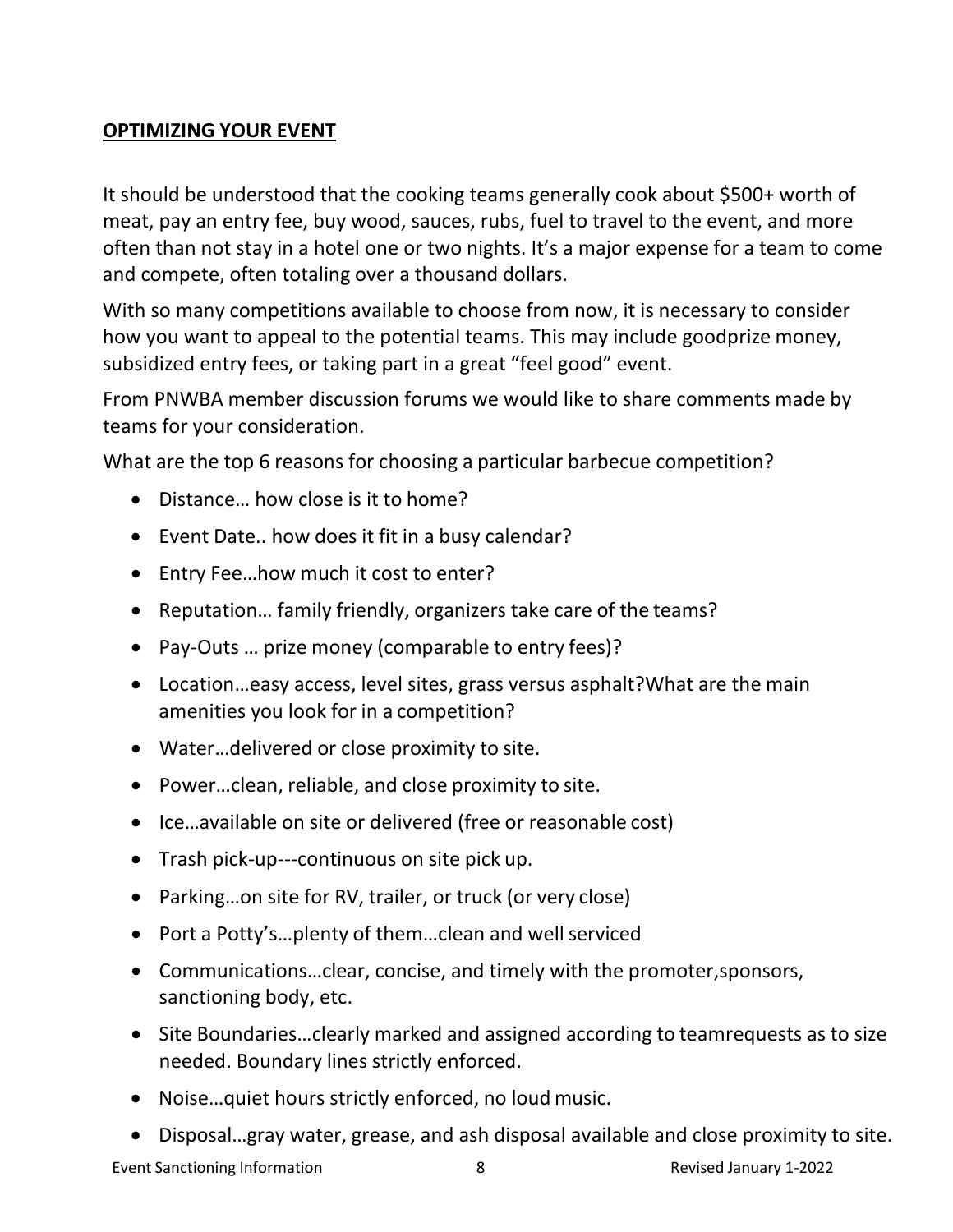# **EVENT SANCTIONING**

Event sanctioning means that your event is recognized in an official capacity. Sanctioning also provides gives competitors a piece of mind that the judging was done with an unbiased and impartial system. If the event meets the minimum number of teams required, winners will qualify for National and International events as well as the annual PNWBA rankings and Team of the Year awards. The event is marketed to PNWBA member teams, but the PNWBA does not guaranteea minimum number of teams.

It is your responsibility to provide a fully functional and permitted area to hold theevent including the amenities of water, ash collection, garbage, water disposal, grease disposal, judging area, etc.

The PNWBA Board appoints a contact person who will communicate with you regarding your event, and with the Board, PNWBA Webmaster and teams tofacilitate clear communications and success of your event.

On the contest day, the PNWBA will run all competitive aspects of the competition including rule adherence, site/meat inspections and judging.

## **What does PNWBA provide for sanctioning my event?**

#### PNWBA will provide…

- Competition team site, safety, and meat inspection on set-up.
- Conduct cooks meeting and judges'meetings.
- Provide and distribute judging supplies to cooks and judges (turn-in boxes,paper, pens, napkins, forms, etc.)
- Supervise the entire judging process.
- Enforce PNWBA rules and regulations at the event.
- Verify and distribute scores at the end of the event and help distributetrophies and ribbons.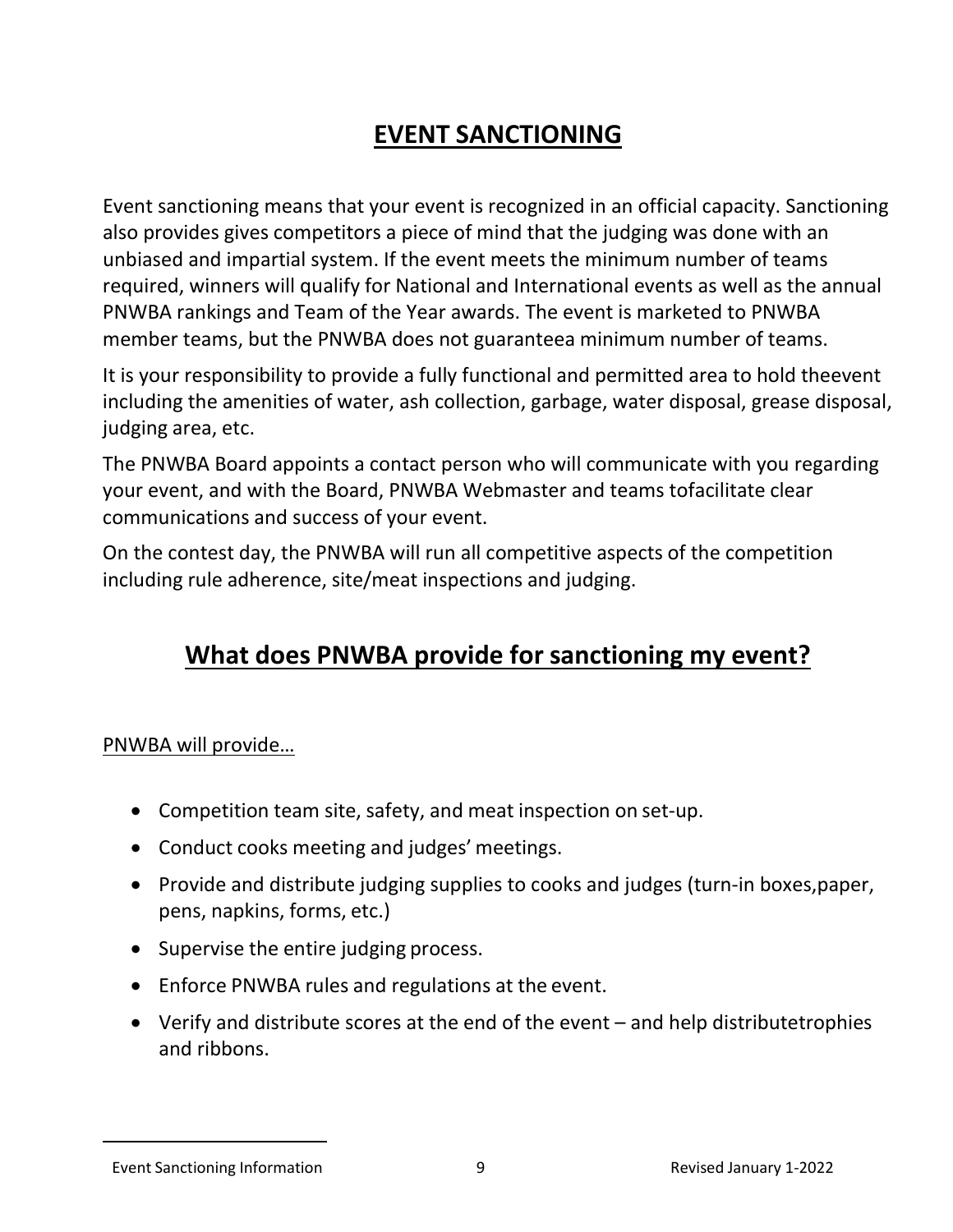# **SANCTIONING SERVICE LEVELS**

- **1. All-Inclusive**
- **2. Limited Services**
- **3. Small Event**

The PNWBA offers three levels of sanctioning services. The sanctioning options vary from the organizer that wants full coordination of the BBQ competition to a less hands- on option where the PNWBA provides judging/sanctioning of the event. If you are unsure what level of sanctioning would fit your event best contact us and we can help explain the nuances in better detail.

The following chart shows the sanctioning levels available, and the responsibilities covered by the PNWBA, the event organizer (you), or both.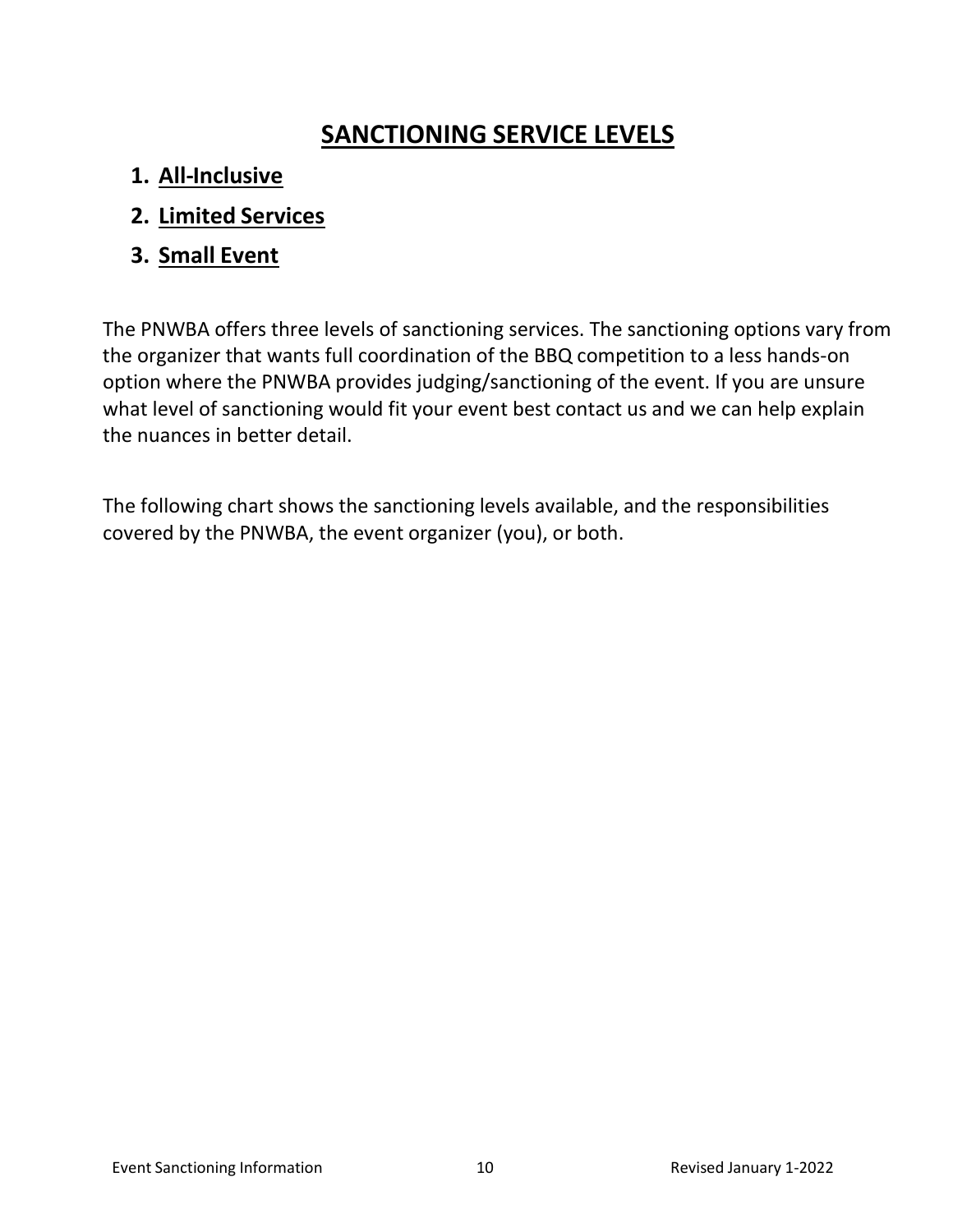| SANCTIONING OPTIONS AND RESPONSIBILITY MATRIX                     |                             |                         |                      |                                        |
|-------------------------------------------------------------------|-----------------------------|-------------------------|----------------------|----------------------------------------|
|                                                                   | <b>PNWBA RESPONSIBILITY</b> |                         |                      | <b>EVENT ORGANIZER RESPONSIBILITY</b>  |
| <b>EVENT SANCTIONING TYPE</b>                                     | <b>SMALL EVENT</b>          | <b>LIMITED SERVICES</b> | <b>ALL INCLUSIVE</b> |                                        |
| <b>PRIZE MONEY</b>                                                |                             |                         |                      | $\bullet$                              |
| <b>DETERMINES EVENT ENTRY PRICE</b>                               | ORGANIZER                   | ORGANIZER               | PNWBA (\$195/TEAM)   | YES FOR LIMITED SERVICES & SMALL EVENT |
| <b>HEAD JUDGE TRAVEL EXPENSES</b>                                 |                             |                         |                      | YES FOR LIMITED SERVICES & SMALL EVENT |
| <b>TROPHIES</b>                                                   |                             |                         |                      | YES FOR LIMITED SERVICES & SMALL EVENT |
| <b>TEAM &amp; JUDGE REGISTRATION</b>                              | $\bullet$                   | $\bullet$               | $\bullet$            |                                        |
| <b>COMPETITION SUPPLIES</b>                                       | $\bullet$                   | $\bullet$               | $\bullet$            |                                        |
| <b>PROPRIETARY SCORING AND RESULTS</b>                            |                             | $\bullet$               | ●                    |                                        |
| PROVIDE TRAINED AND CERTIFIED JUDGES                              |                             | $\bullet$               | $\bullet$            |                                        |
| <b>PROVIDE PNWBA EVENT REP.</b>                                   | $\bullet$                   | $\bullet$               | $\bullet$            |                                        |
| PERFORM MEAT INSPECTION & COOKS MEETING                           | $\bullet$                   | $\bullet$               | $\bullet$            |                                        |
| <b>ANCILLIARY CATEGORIES</b>                                      | NONE ALLOWED*               | \$30/CATEGORY           | ●                    |                                        |
| MARKETING - POST ON WEBSITE, SOCIAL MEDIA                         | ●                           | 0                       | ●                    | $\bullet$                              |
| <b>EVENT INSURANCE</b>                                            |                             |                         |                      | $\bullet$                              |
| SITE LOCATION & TEAM SPACE AVAILABILITY (MIN. 20'X20' SPACE)      |                             |                         |                      | $\bullet$                              |
| JUDGING LOCATION - SEE REQUIREMENTS                               |                             |                         |                      |                                        |
| <b>ASH DISPOSAL</b>                                               |                             |                         |                      |                                        |
| <b>GARBAGE DISPOSAL</b>                                           |                             |                         |                      | $\bullet$                              |
| <b>GRAY WATER DISPOSAL</b>                                        |                             |                         |                      | $\bullet$                              |
| PORTABLE TOILETS                                                  |                             |                         |                      | $\bullet$                              |
| <b>POTABLE WATER</b>                                              |                             |                         |                      | $\bullet$                              |
| <b>ELECTRICITY</b>                                                |                             |                         |                      | $\bullet$                              |
| LOCAL PERMITS (HEALTH DEPT., CITY, ETC.)                          |                             |                         |                      | $\bullet$                              |
| *SMALL EVENT IS A MAXIMUM OF 2 MEATS/CATEGORIES                   |                             |                         |                      |                                        |
|                                                                   |                             |                         |                      |                                        |
| <b>EVENT SANCTIONING FEES</b>                                     |                             |                         |                      |                                        |
| APPLICATION FEE (NON-REFUNDABLE AFTER BOARD APPROVES SANCTIONING) | \$100                       | \$100                   | \$100                |                                        |
| SANCTIONING FEE                                                   | \$150 + \$10/ TEAM          | \$400 + \$20/ TEAM      | \$0                  |                                        |
|                                                                   |                             |                         |                      |                                        |

**·** Entry fees for All Inclusive sanctioning are kept by the PNWBA. On Limited Services and Small Event sanctioned events, the organizer keeps the entry fees minus the application and sanctioning fees per fee structure. See sanctioning documents for additional information.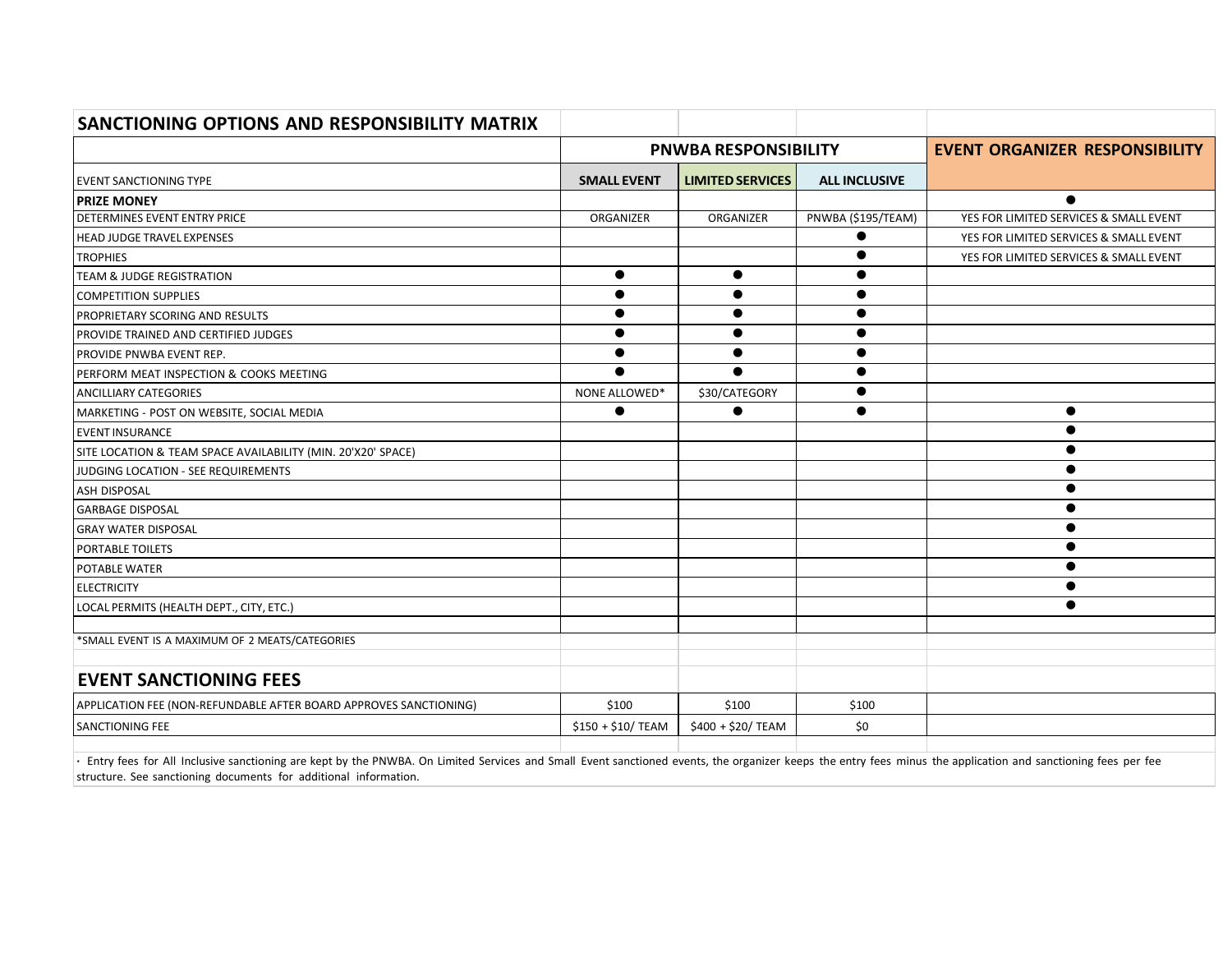# **ALL-INCLUSIVE SANCTIONING**

All-inclusive means that the PNWBA primarily coordinates the BBQ competition within the space provided for your event. This is done in close cooperation with you.

The event coordination includes the management of teams prior to and on the day of the event including the registration form, team roster and entry fee collection.

The cost of the BBQ Competition - cost of Head Judges' transportation – lodging – expenses, trophies, judging supplies, etc. – is covered by the entry money collected from the teams.

### **Cost to Organizer**

This sanctioning service level only costs you, as the organizer, the \$100 application fee. The PNWBA keeps all team entry fees to cover the costs of the event.

### **Ancillary Categories**

The All-Inclusive service level covers ancillary contests and the associated judgingyou may want to include in your 2-day event for no additional fees.

**Reminder**: The PNWBA **does not** procure prize money for events.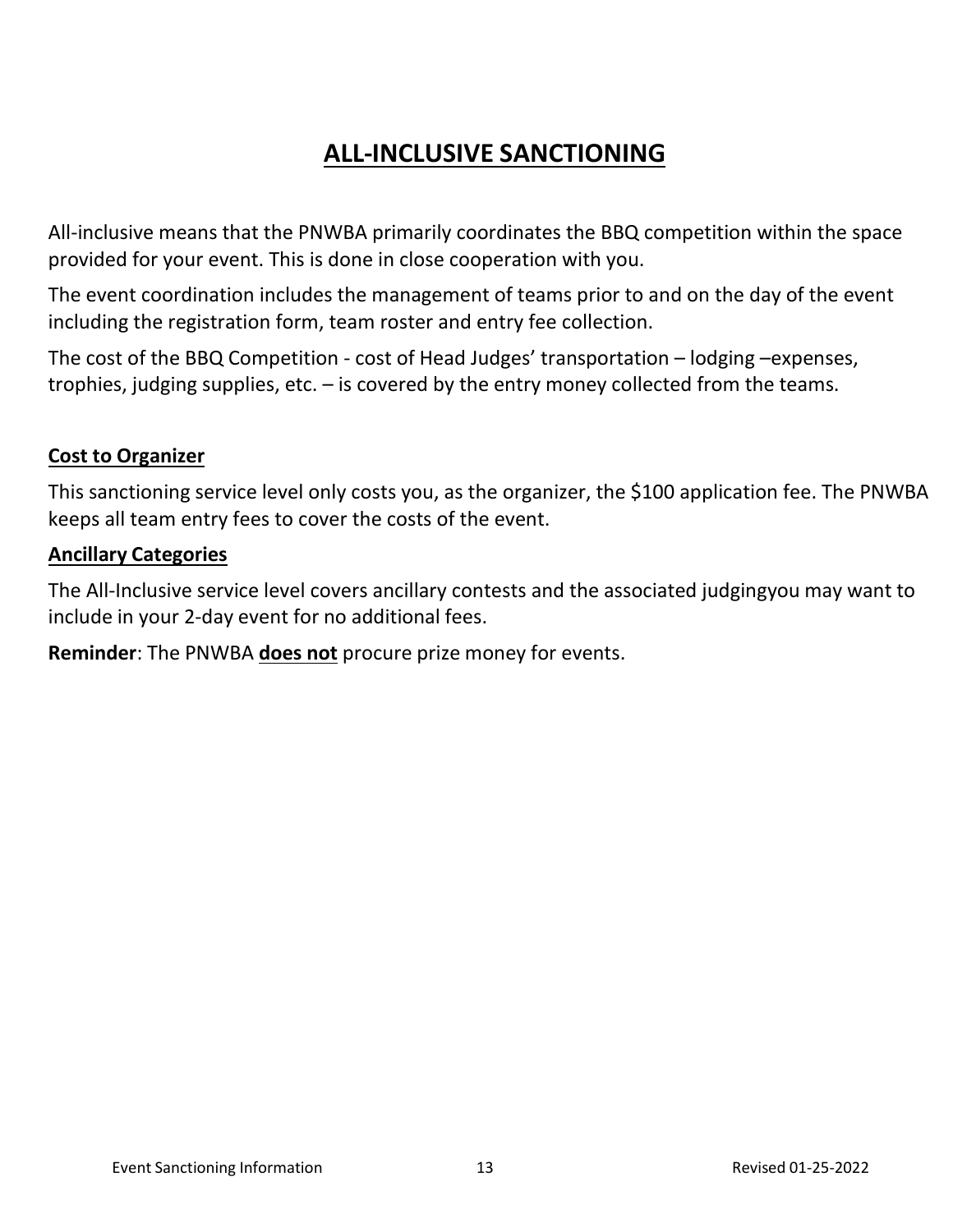| <b>Fees and</b><br><b>Monies</b> |                                                                                                                                                                                           |
|----------------------------------|-------------------------------------------------------------------------------------------------------------------------------------------------------------------------------------------|
|                                  | PNWBA collects event entry fees to be used to cover the costs of the<br>competition                                                                                                       |
| <b>Application Fee</b>           | \$100 non-refundable                                                                                                                                                                      |
| <b>Extra Categories</b>          | Covered by fees collected                                                                                                                                                                 |
| Prize Money                      | The Pacific Northwest BBQ Association does not<br>procure prize money for events.<br>Prize money must be guaranteed and be provided to PNWBA no<br>later than 2 weeks prior to the event. |
| Head Judge(s) Expenses           | Paid by PNWBA directly to Head Judge(s)                                                                                                                                                   |

| Event<br><b>Coordination</b> |                                                          |
|------------------------------|----------------------------------------------------------|
| <b>PNWBA Representative</b>  | The PNWBA Board will appoint a Board contact/coordinator |
| <b>Trophies and Ribbons</b>  | Purchased by PNWBA                                       |
| Marketing to teams           | Will create and post event flyer on website              |
| Team registration            | Registration and money collected by PNWBA                |
| Insurance                    | Event organizer responsible for event insurance.         |

| <b>Judging</b>          |                                                                                                                                                                                                                                          |
|-------------------------|------------------------------------------------------------------------------------------------------------------------------------------------------------------------------------------------------------------------------------------|
| Head Judge Staff        | Head Judges to staff and run the event 2<br>Head Judges $-$ up to 39 teams<br>3 Head Judges - 40 to 54 teams<br>4 Head Judges - 55 to 70 teams 5<br>Head Judges $-71 +$ teams<br>If more teams are added, Board will determine # of HJ's |
| Judging System          | Use of PNWBA's proprietary scoring system and rules for the event. This<br>includes computer, program, barcodes, scanner and printer.                                                                                                    |
| <b>Certified Judges</b> | Head Judge recruits, communicates with and registers judges for the event.                                                                                                                                                               |
| <b>Judging Supplies</b> | PNWBA provides                                                                                                                                                                                                                           |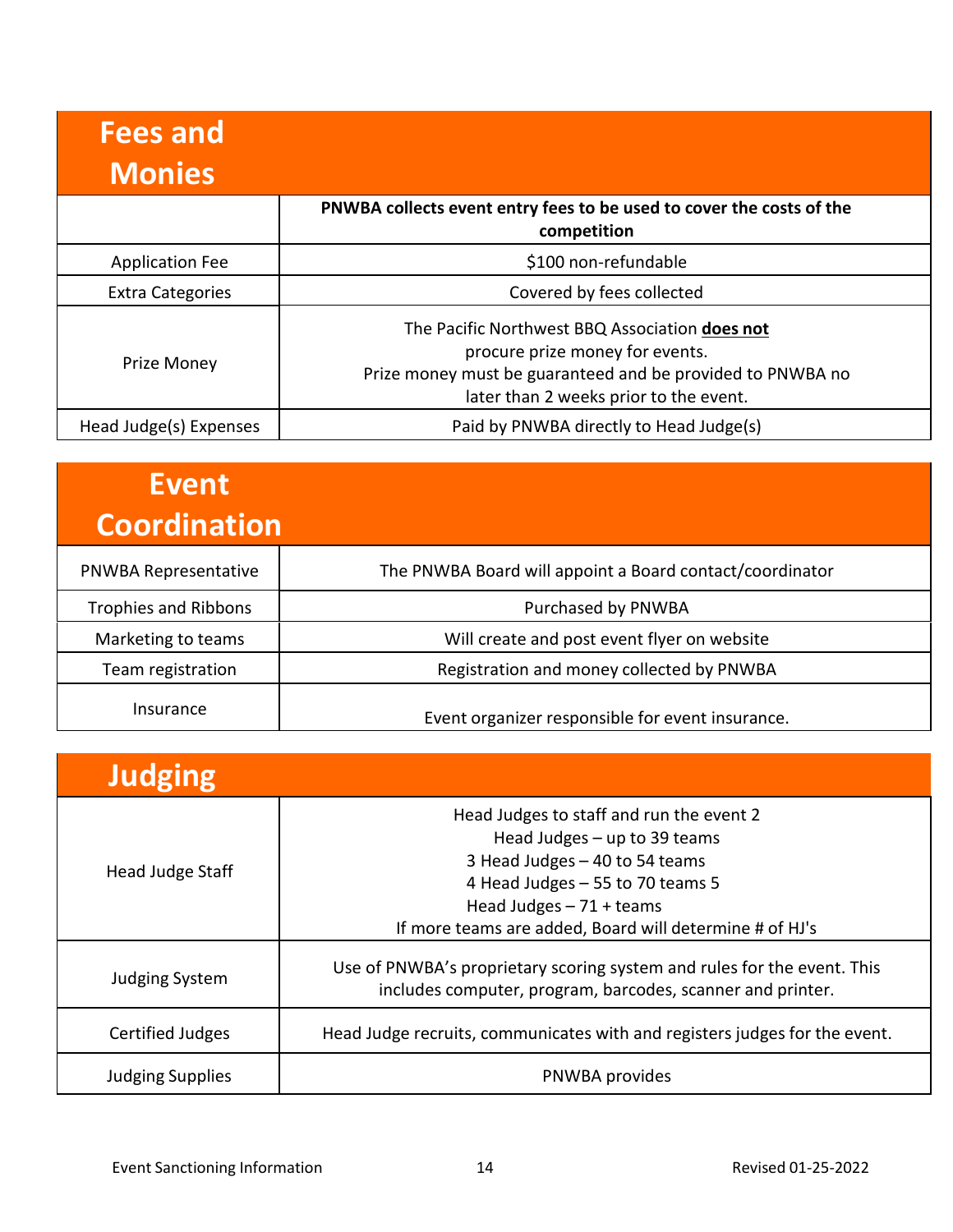# **LIMITED SERVICES SANCTIONING**

The Limited Services sanctioning option is an alternative to the All-Inclusive sanctioning and is typically designed for event organizers that are experienced in hosting BBQ events. This is also a great option for event organizers that prefer toperform a larger amount of the event organization on their own.

Under this sanctioning option, the event organizer is responsible for providing trophies,paying for the head judge travel costs, and taking on a larger role in the BBQ contest setup and organization. The PNWBA will collect the registration fees, manage the registrations for teams and judges, and perform the judging and scoring /award portion of the event.

The PNWBA does not keep all the team registration fees in the Limited Services sanctioning option. The PNWBA only keeps the \$500 in sanctioning fees plus \$20 per team that registers for the event. The remainder of the team entry fees go back to theorganizer minus the sanctioning fees, head judge travel costs, and payment processingfees. The remainder of the team registration fees collected can be used by the organizer to cover event costs or increase the prize pool.

Overview of Limited Sanctioning Steps:

- Organizer pays the \$500 to cover the application and sanctioning fee. The PNWBA event representative provides estimated head judge travel costs and registration processing fees.
- PNWBA signs teams up and PNWBA collects registration fees through our online event registration system.
- 14 days before the event PNWBA will cut the organizer a check for the balance of registration fees less the sanctioning fees, head judge travel costs, and processing fees.
- After Event If additional teams signed up after 14 days, balance/fees will be settled between PNWBA and organizer.

### **Cost to Organizer**

This sanctioning service level has a \$100 non-refundable application fee. Once the Board has approved the event this fee becomes non-refundable. In additionto the application fee, there is a sanctioning fee of \$400 plus \$20 fee per team that attends the event.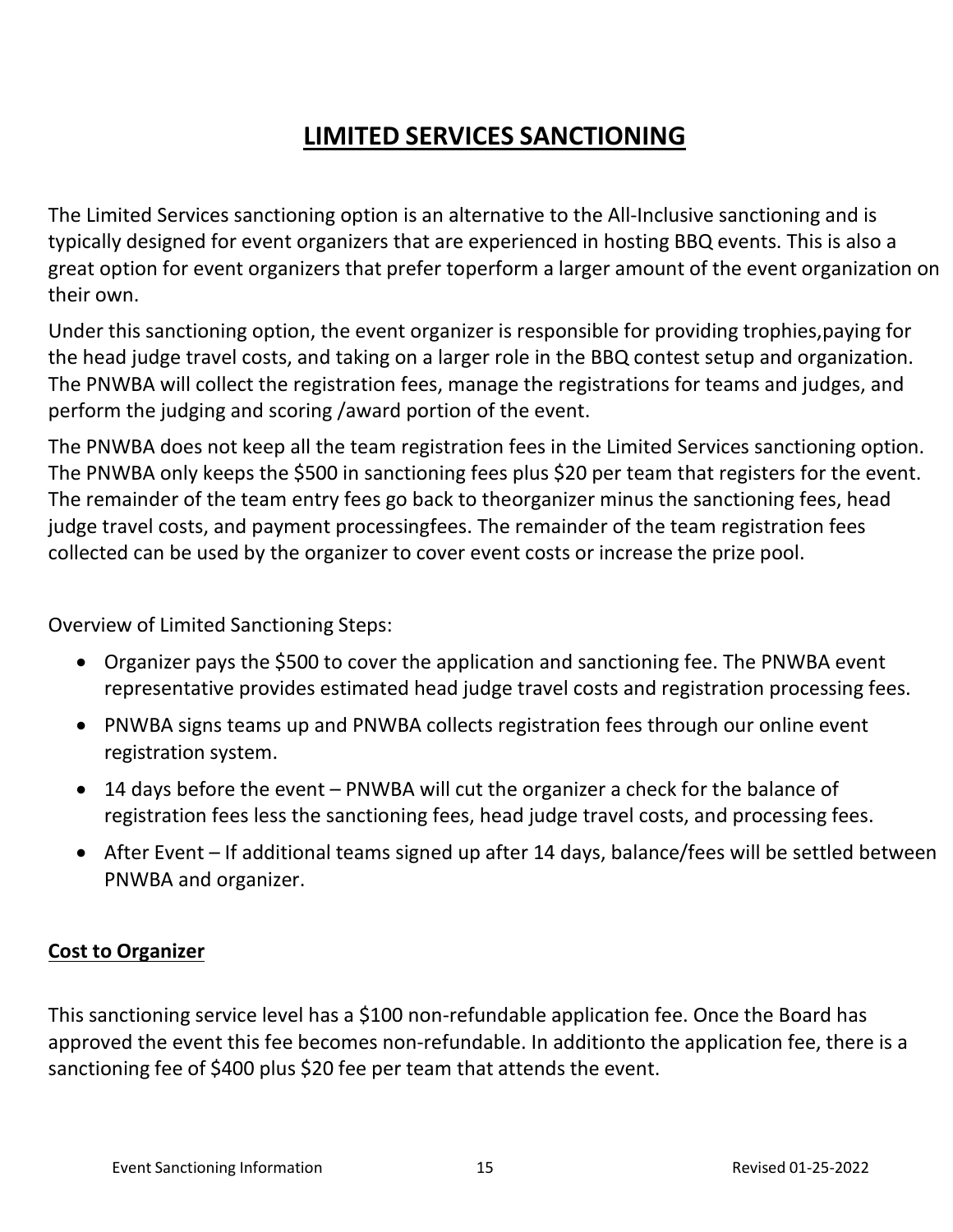The event organizer is responsible for paying the head judge travel costs. These costs include 2 days of meals, lodging, and travel (mileage) to your event for twohead judges. These costs can vary depending on where the head judge is traveling from and the lodging costs in the area.

In addition to these costs, the organizer is responsible for the costs to process team registration payments. The PNWBA will provide the service to register teams and judges and collect the payments. There is a payment processing fee bythe third-party processing company of approximately 3% that will be covered by the event organizer. These costs will be deducted from the event registration fees collected. The remainder of the team entry fees after all these costs are covered are returned to the event organizer. The remainder of the team registration fees can be used by the organizer to cover event costs or increase theprize pool.

The Limited Services sanctioning level does not cover the cost of trophies. Trophies and awards are the responsibility of the organizer under this sanctioningoption.

### **Ancillary Categories**

Ancillary categories are an additional \$30 per category under this sanctioningoption to cover the cost associated with judging these additional categories.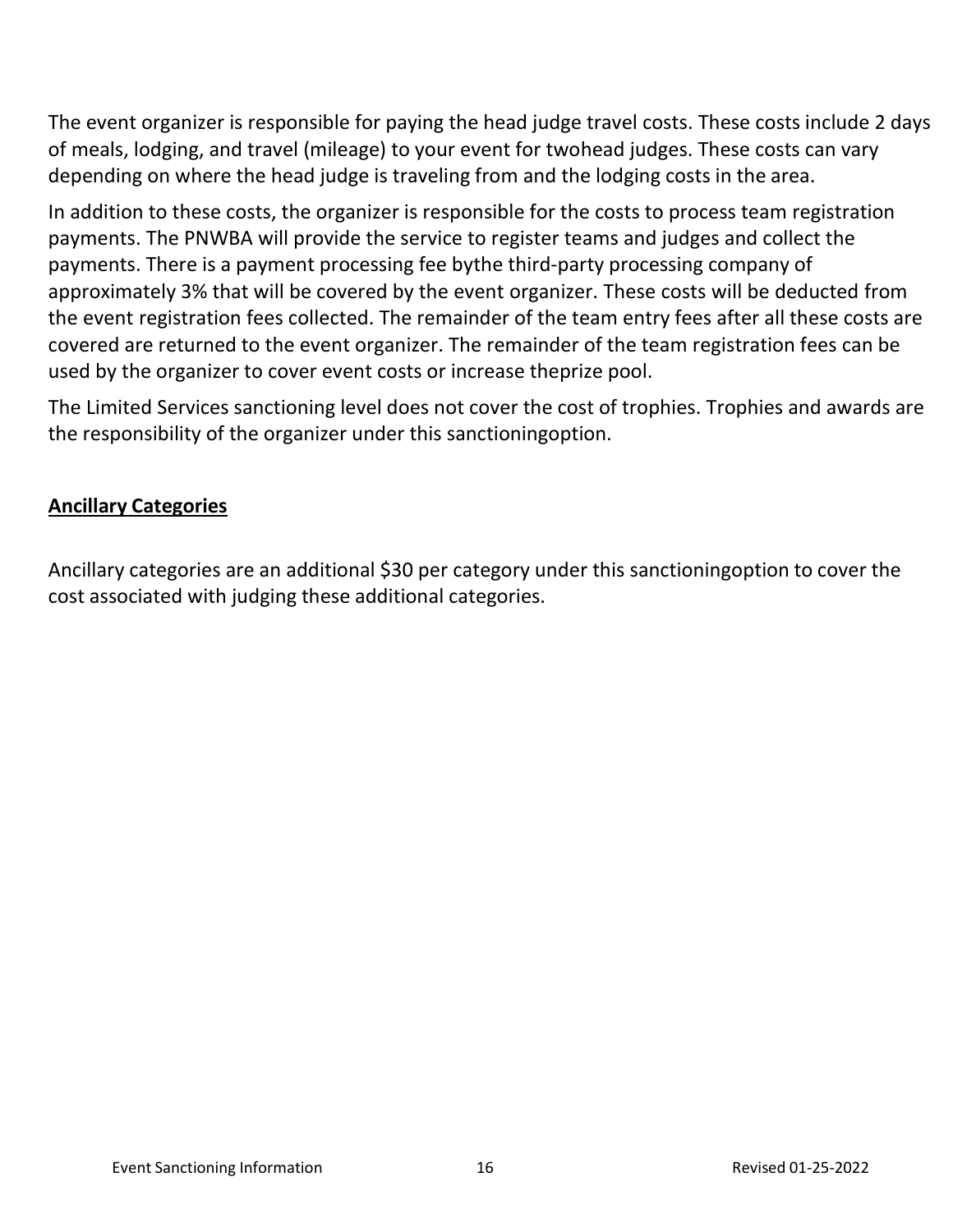| <b>Fees and</b><br><b>Monies</b> |                                                                                                                                                                                           |
|----------------------------------|-------------------------------------------------------------------------------------------------------------------------------------------------------------------------------------------|
|                                  | PNWBA collects event entry fees to be used to cover the costs of the<br>competition                                                                                                       |
| <b>Application Fee</b>           | \$100 non-refundable application fee $+$ \$400 sanctioning fee $+$<br>\$20/team                                                                                                           |
| <b>Extra Categories</b>          | \$30 per ancillary category                                                                                                                                                               |
| <b>Prize Money</b>               | The Pacific Northwest BBQ Association does not<br>procure prize money for events.<br>Prize money must be guaranteed and be provided to PNWBA no<br>later than 2 weeks prior to the event. |
| Head Judge(s) Expenses           | Paid by event organizer                                                                                                                                                                   |

| <b>Event</b><br><b>Coordination</b> |                                                                                  |
|-------------------------------------|----------------------------------------------------------------------------------|
| <b>PNWBA Representative</b>         | The PNWBA Board will appoint a Board contact/coordinator                         |
| <b>Trophies and Ribbons</b>         | Event organizer is responsible to coordinate and pay for trophies<br>and ribbons |
| Marketing to teams                  | Will create and post event flyer on website                                      |
| Team registration                   | Registration and money collected by PNWBA                                        |
| Insurance                           | Event organizer responsible for event insurance.                                 |

| <b>Judging</b>          |                                                                                                                                                                                                                                        |
|-------------------------|----------------------------------------------------------------------------------------------------------------------------------------------------------------------------------------------------------------------------------------|
| Head Judge Staff        | Head Judges to staff and run the event 2<br>Head Judges - up to 39 teams<br>3 Head Judges - 40 to 54 teams<br>4 Head Judges - 55 to 70 teams 5<br>Head Judges $-71 +$ teams<br>If more teams are added, Board will determine # of HJ's |
| Judging System          | Use of PNWBA's proprietary scoring system and rules for the event. This<br>includes computer, program, barcodes, scanner and printer.                                                                                                  |
| Certified Judges        | Head Judge recruits, communicates with and registers judges for the event.                                                                                                                                                             |
| <b>Judging Supplies</b> | PNWBA provides                                                                                                                                                                                                                         |

Event Sanctioning Information 17 17 The Service of the Revised 01-25-2022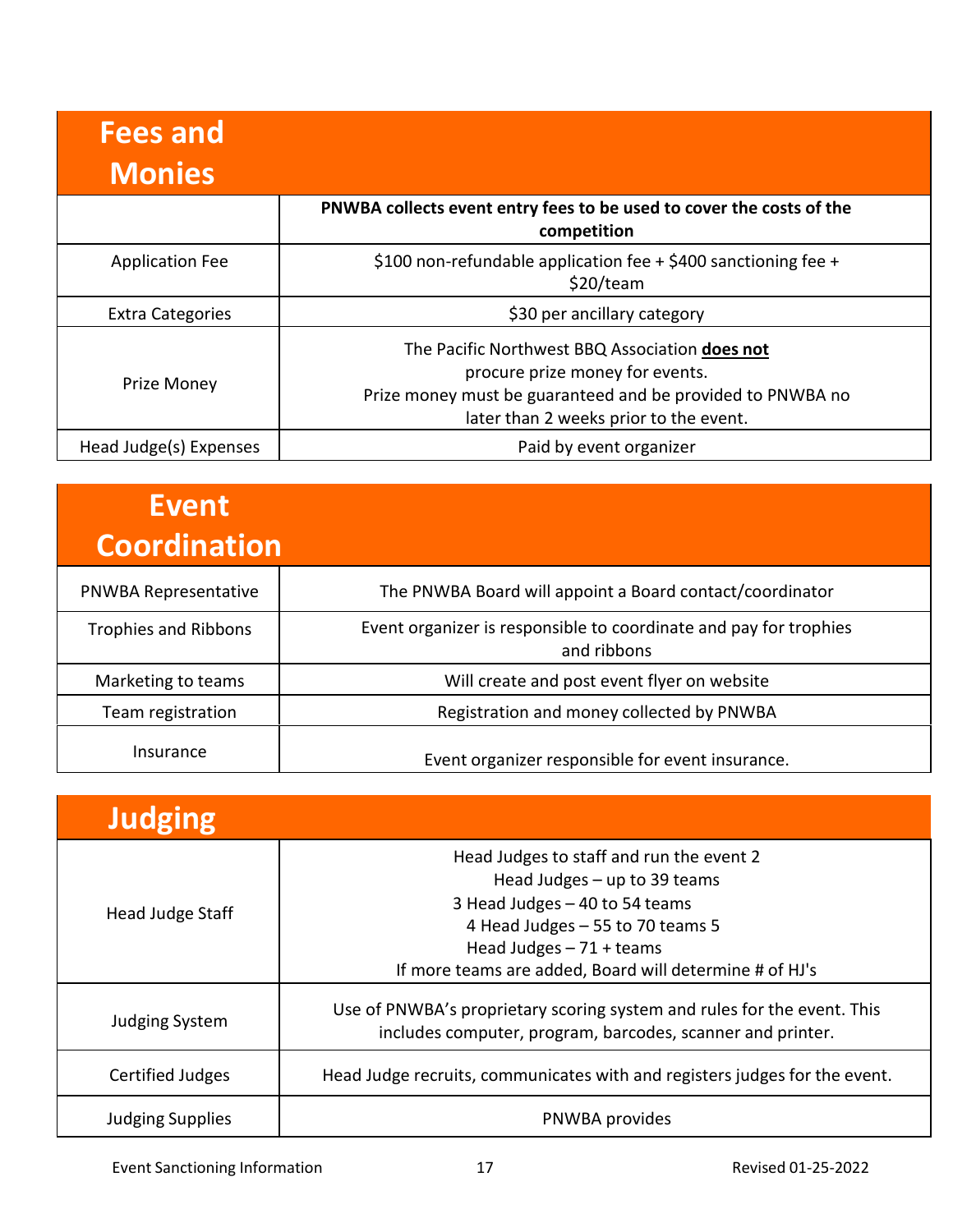# **SMALL EVENT SANCTIONING**

The Small Event sanctioning option provides a level of sanctioning for very small eventsthat will have 2 categories or less. This is a great option for organizers that are looking for a one-day small backyard style event with 2 meat categories such as ribs, chicken, etc.

Under this sanctioning option, the event organizer is responsible for providing trophies,paying for the head judge travel costs, and taking on a larger role in the BBQ contest setup and organization. The PNWBA will collect the registration fees, manage the registrations for teams and judges, and perform the judging and scoring /award portion of the event.

The PNWBA does not keep all the team registration fees in the Small Event sanctioning option. The PNWBA only keeps the \$250 in sanctioning fees plus \$10 per team that registers for the event. The remainder of the team entry fees go back to theorganizer minus the sanctioning fees, head judge travel costs, and payment processingfees. The remainder of the team registration fees collected can be used by the organizer to cover event costs or increase the prize pool.

Overview of Limited Sanctioning Steps:

- Organizer pays the \$250 to cover the application and sanctioning fee. PNWBArep provides estimated head judge travel costs and registration processing fees.
- PNWBA signs teams up and PNWBA collects registration fees through ourwebsite and online system.
- 14 days before the event PNWBA will cut the organizer a check for the balance of registration fees less the sanctioning fees, head judge travel costs,and processing fees.
- After Event If additional teams signed up after 14 days, balance/fees will besettled between PNWBA and organizer.

### **Cost to Organizer**

This sanctioning service level has a \$100 non-refundable application fee. Once the Board has approved the event this fee becomes non-refundable. In addition to the application fee, there is a sanctioning fee of \$150 plus \$10 fee per team that attends the event.

The event organizer is responsible for paying the head judge travel costs. These costs include meals, lodging (if needed), and travel (mileage) to your event for two head judges. These costs can vary depending on where the head judge is traveling from and the lodging costs in the area.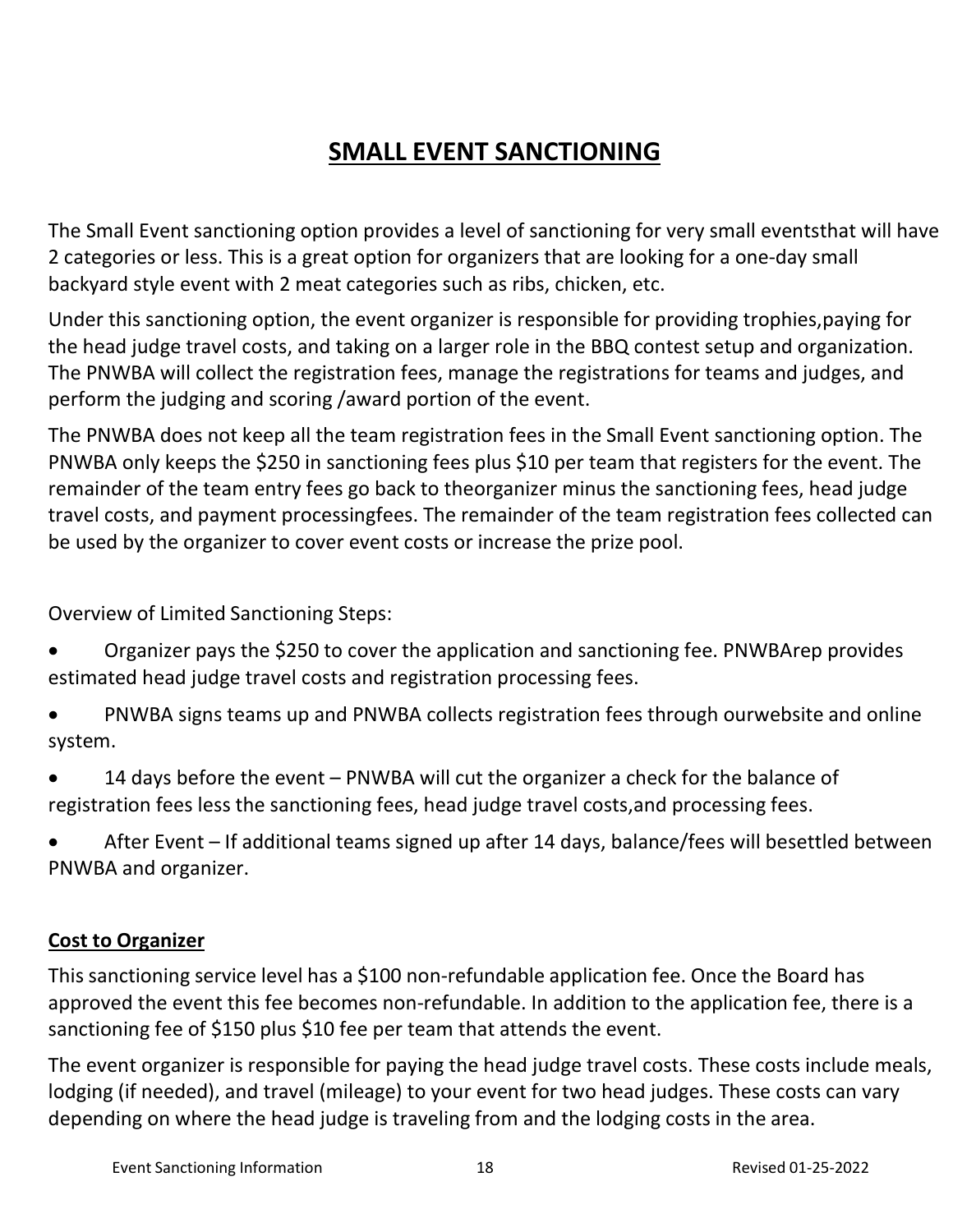In addition to these costs, the organizer is responsible for the costs to process team registration payments. The PNWBA will provide the service to register teams and judges and collect the payments. There is a payment processing fee bythe third-party processing company of approximately 3% that will be covered by the event organizer. These costs will be deducted from the event registration fees collected. The remainder of the team entry fees after all these costs are covered are returned to the event organizer. The remainder of the team registration fees can be used by the organizer to cover event costs or increase theprize pool.

The Small Event sanctioning level does not cover the cost of trophies. Trophies and awards are the responsibility of the organizer under this sanctioning option.

### **Ancillary Categories**

Ancillary categories are not allowed under the Small Event sanctioning option. Ifmore than 2 categories are desired the Limited Services or All-Inclusive Sanctioning options will need to be used.